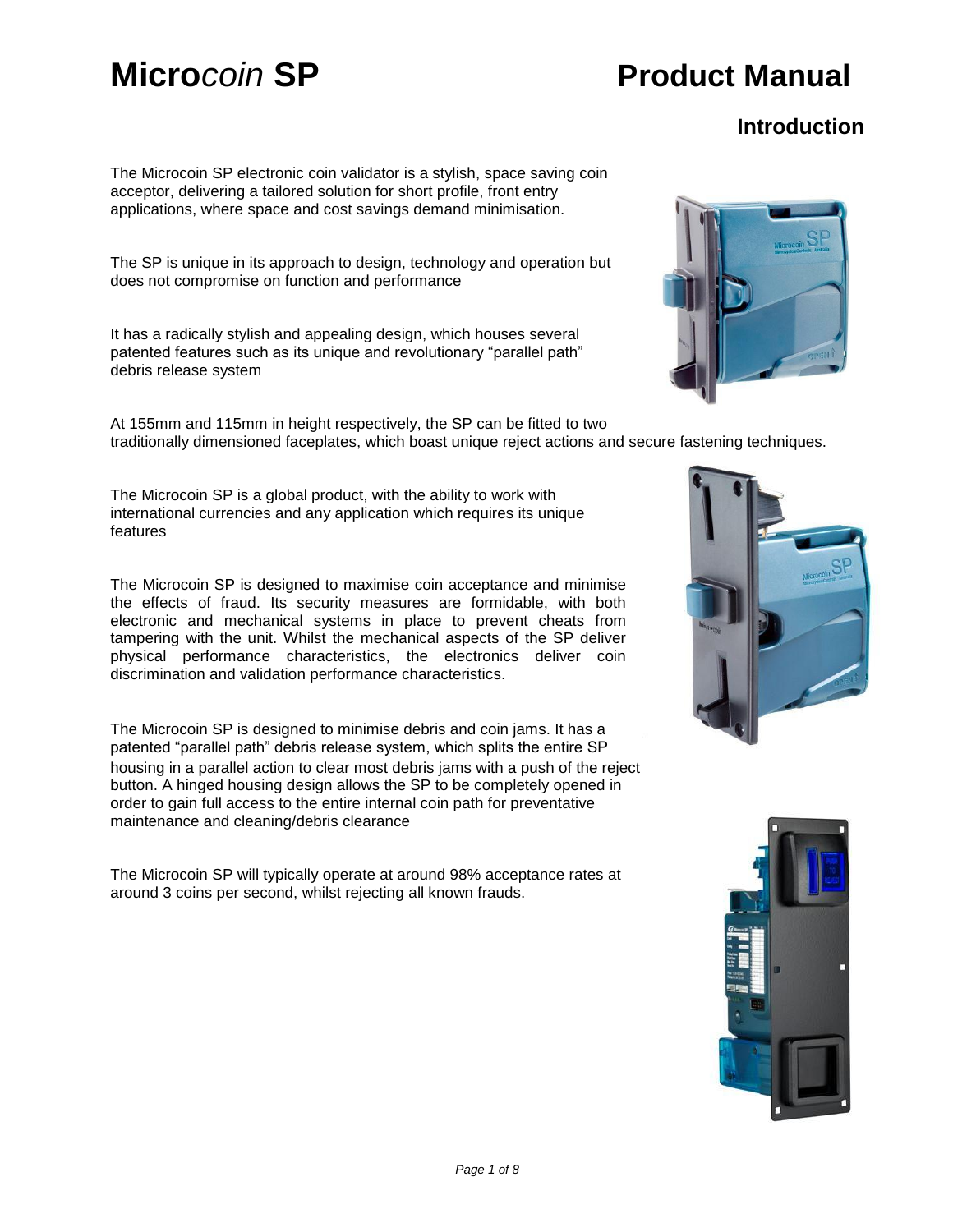## **Features & Benefits**

| <b>Features</b>                                   | <b>Benefits</b>                                                                                                                                                                                                                             |
|---------------------------------------------------|---------------------------------------------------------------------------------------------------------------------------------------------------------------------------------------------------------------------------------------------|
| Uses patented coin validation<br>technology       | Superior coin & token discrimination<br>Less frauds                                                                                                                                                                                         |
| 16 coin categories                                | Can be programmed to hold up to 16<br>coins/tokens at any one time.                                                                                                                                                                         |
| <b>Hinged Housing Design</b>                      | The housing may be completely opened to<br>allow full access to the entire internal coin<br>path for cleaning/debris clearance                                                                                                              |
| Patented "Parallel Path"<br>Debris Release system | The entire SP housing splits apart in a<br>parallel action to clear most debris jams with<br>a push of the reject button.                                                                                                                   |
| <b>SPTalk customer</b><br>programming             | Flexibility to program in the field<br>Do not need to return validator to<br>manufacturer for reprogram<br>End user can support product<br>Potential to download new coin configuration<br>data via the Internet                            |
| On board programming                              | Easy to use<br>No tools required<br>Adjust "Credit" value<br>Adjust coin sensitivity<br>Program up to 3 coins/tokens<br>Enable/disable coins                                                                                                |
| <b>High Coin Acceptance</b>                       | Superior performance<br>No user frustration with slow coin feed rates                                                                                                                                                                       |
| <b>Mechanical Dimensions</b>                      | Standard 3.5" mechanical space                                                                                                                                                                                                              |
| Standard interfaces                               | Provides standard 10 pin IDC parallel<br>interface<br>Provides credit (accumulator) operation                                                                                                                                               |
| <b>Serial Communications</b>                      | SP can communicate via CCTalk protocols<br>directly to a host machine, providing<br>operational and audit information unheard of<br>with standard parallel communications.                                                                  |
| Anti-stringing protection                         | Electronic and mechanical anti-stringing<br>features are incorporated into the Microcoin<br>SP to prevent strimming attempts.<br>1.<br>Mechanical gate<br>Electronic direction sense<br>2.<br>3.<br>Inhibit timer after a strim is detected |
| Global applications                               | With the availability of world-wide coin<br>configurations and standard faceplate fittings,<br>the SP is suitable for global applications as<br>"one product suits all"                                                                     |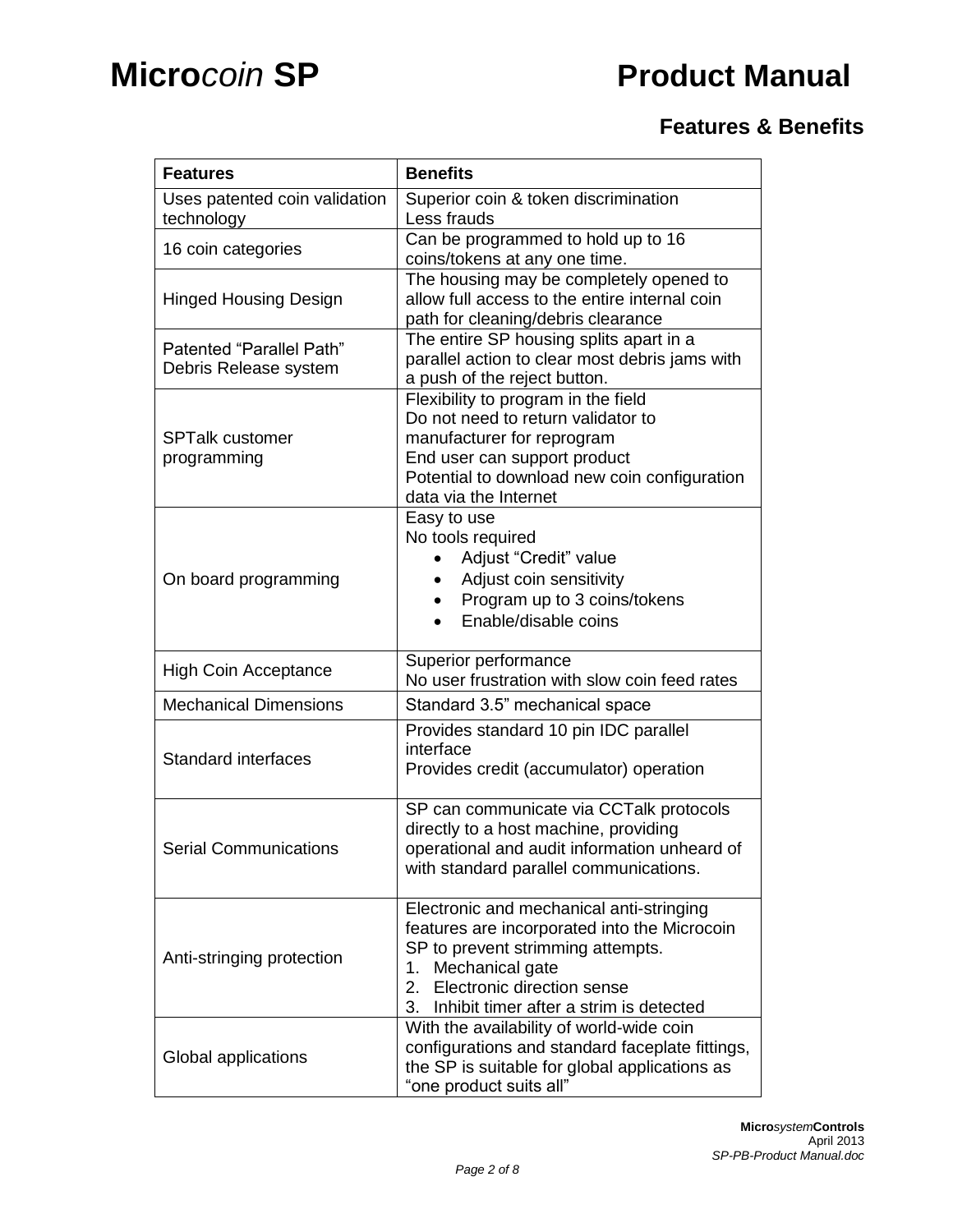**SP 115 and 155 Faceplate**









| <b>Features</b>            | <b>Benefits</b>                              |
|----------------------------|----------------------------------------------|
|                            | A simple "clip-on" action to attach the SP   |
| Unique SP validator        | validator                                    |
|                            | Easy                                         |
| attachment                 | Secure                                       |
|                            | Cannot be dislodged                          |
|                            | Retrofittable to most competitors            |
|                            | Conforms to defacto industry standard        |
| <b>Industry Compatible</b> | dimensions                                   |
| Faceplates                 | Provides compact and ultra compact           |
|                            | solutions                                    |
|                            | 155mm high compact                           |
|                            | 115mm high ultra compact<br>$\bullet$        |
|                            | Used for low power applications such as pool |
| Coin-in detect             | table battery operated systems. Allows       |
|                            | Microcoin SP to remain dormant until a coin- |
|                            | in is detected.                              |
| Appearance                 | A stylish, appealing design which adds value |
|                            | to the host machine aesthetics               |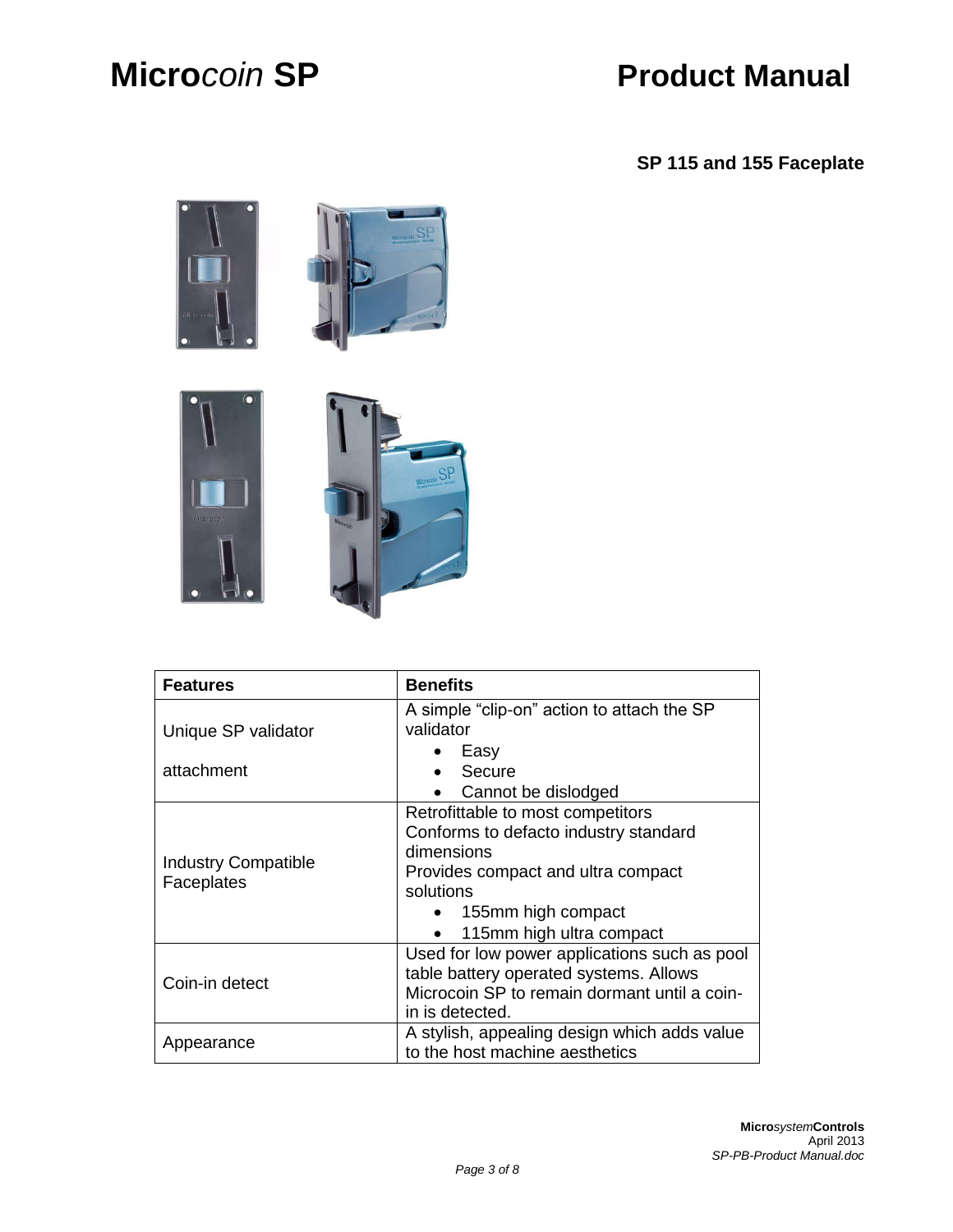## **Cleaning the Microcoin SP**

In order to access the Microcoin SP for cleaning :

- o Disconnect the power source to the validator by detaching any cables.
- o Remove the validator from its mounting faceplate.
- $\circ$  Locate the embossed **OPEN**  $\uparrow$  at the bottom right of the unit.

o Place a thumb in the **OPEN** aperture and firmly lever open the housing by pulling apart the two housing halves. This may feel tight as the locating lugs disengage from their slot positions.

 $\circ$  Clean with a damp lint free cloth. In extreme cases a mild detergent can be used. DO NOT USE SOLVENTS.

 $\circ$  To re-assemble the SP, place each locating lug into its respective notch and firmly push the housing down to snap the lugs back into their slot positions. Ensure that the reject boss is positioned beneath the housing.

 $\circ$  Test the reject action is functioning correctly by depressing the small lever at the bottom left hand side of the unit. The side plate should lift up and out and fall back into place when the lever is released.

 $\circ$  Re-attach the validator to the faceplate and press the reject button to ensure the debris release system is functioning properly.



Re-attach the power source and check that the tri-coloured LED (marked M on the label side) is a constant green. When the reject button is depressed the LED should go constant RED. When released it will change back to constant Green.

The Microcoin SP is now ready to accept coins.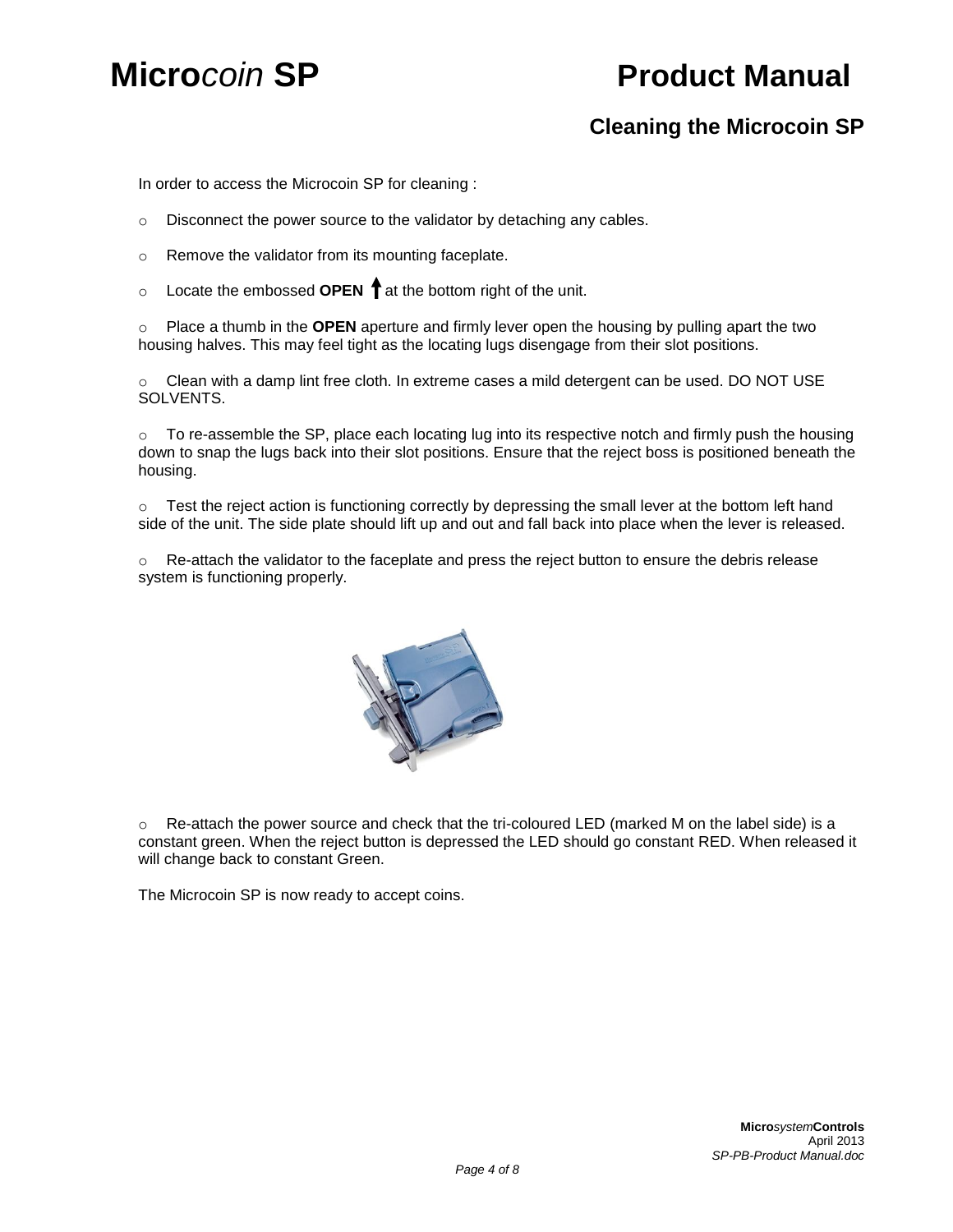## **On Board Programming Instructions**

- $\checkmark$  The Microcoin SP can be programmed using its On-Board Programming, OBP, facility.
- $\checkmark$  Each OBP feature can be accessed by a series of button presses, using the OBP programming button, which is located below the LED indicators.
- $\checkmark$  If OBP is turned OFF in the config, then only coin enable/disable and discrimination settings are available
- Please use a **firm** and **rapid** button press to access each Mode. You will be shown a unique "M" Led flash sequence to indicate the selected Mode.

| Feature                   | <b>Description</b>                                                                                                                                                                                                                   | <b>Visual Indicators</b> |                     |
|---------------------------|--------------------------------------------------------------------------------------------------------------------------------------------------------------------------------------------------------------------------------------|--------------------------|---------------------|
| <b>Enable Coin</b>        | Press button x 1.<br>"M" LED flashes GREEN                                                                                                                                                                                           | 1<br>м                   | $\mathfrak{p}$<br>3 |
|                           | Pass coin to be enabled.<br>If successful, "M" Led will go steady GREEN                                                                                                                                                              | М<br>1                   | $\overline{2}$<br>3 |
| <b>Disable Coin</b>       | "M" LED flashes RED<br>Press button x 2.                                                                                                                                                                                             | $\mathbf{1}$             | $\overline{2}$<br>3 |
|                           | Pass coin to be disabled.<br>If successful, "M" Led will go steady GREEN                                                                                                                                                             | M<br>1                   | $\overline{2}$<br>3 |
| <b>Edit Credit Value</b>  | Press button x 4.<br>"M" LED flashes RED x 2                                                                                                                                                                                         | м<br>1                   | $\overline{2}$<br>3 |
| <b>Setting new value</b>  | Pass any of the SP's pre-programmed coins to<br>add up to the value of the new credit setting.<br>Note that LED 1-3 will scroll sequentially to<br>indicate the successful addition of the<br>rolled coin to the accumulating total. | M                        | $\overline{2}$<br>3 |
|                           | Press button x 1 to set required credit                                                                                                                                                                                              | $\mathbf{1}$<br>м        | 2<br>3              |
| <b>Reset credit value</b> | To reset the credit to zero, simply open the<br>SP housing by pressing the reject lever and                                                                                                                                          |                          |                     |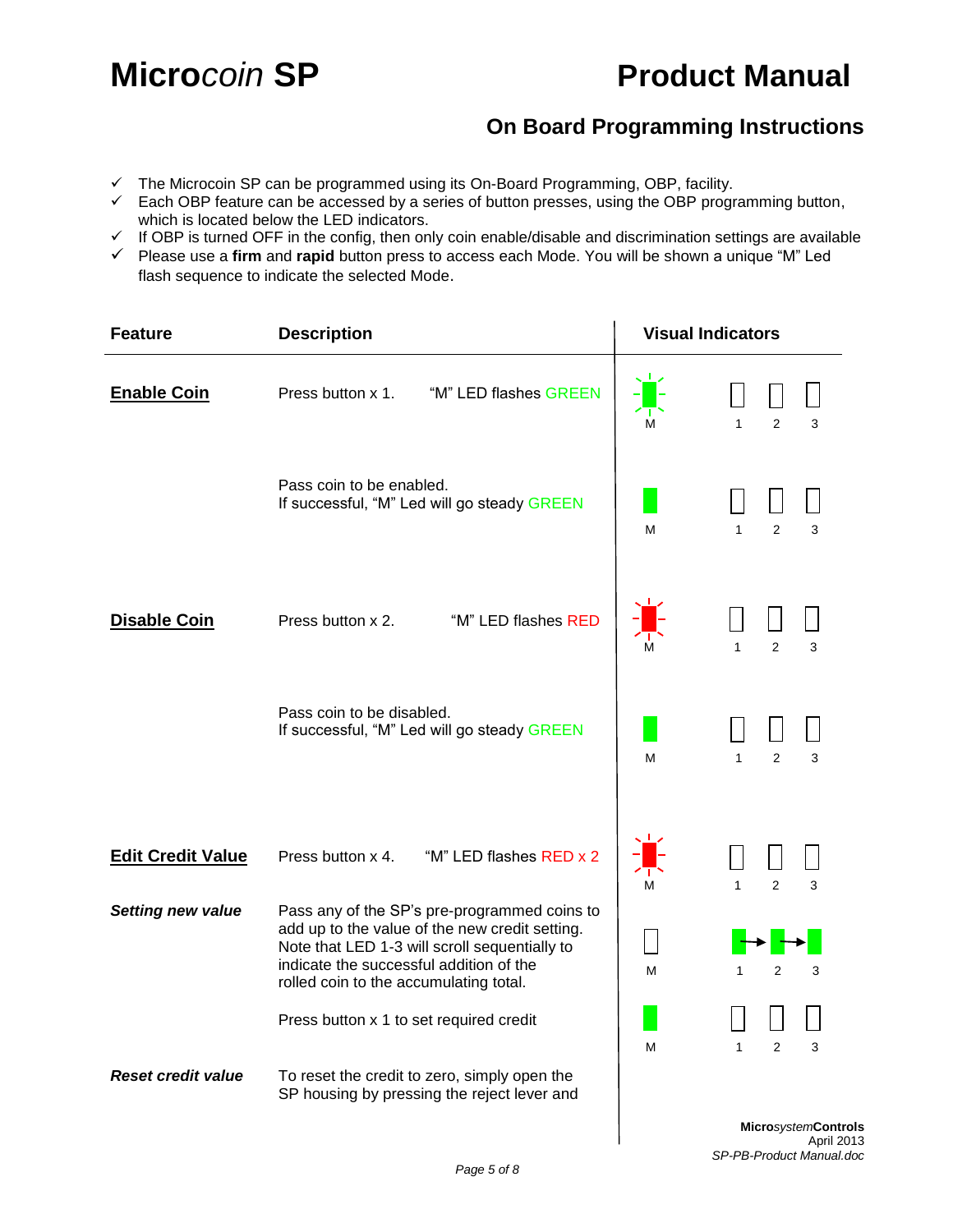then release, whilst in this mode.

| <b>Feature</b>         | <b>Description</b>                                                                                                                                                                                                                                                                                                 | <b>Visual Indicators</b>                                       |
|------------------------|--------------------------------------------------------------------------------------------------------------------------------------------------------------------------------------------------------------------------------------------------------------------------------------------------------------------|----------------------------------------------------------------|
|                        | <b>Program New Coin</b> Press button x 5. "M" LED flashes ORANGE x 2                                                                                                                                                                                                                                               | $\overline{2}$<br>M<br>1<br>3                                  |
| <b>Select Category</b> | The first 3 coin categories are available for<br>programming. Select your required category<br>by button press, as indicated by LEDs 1-3<br>Example shows Category 2 selected                                                                                                                                      | $\mathbf{1}$<br>$\overline{2}$<br>3<br>М                       |
| <b>Teach Coin</b>      | Program the coin by passing 10 sample coins.<br>Use more than 10 coins for greater accuracy.<br>- The Category LED will flash for each valid<br>coin pass<br>- The "M" LED will flash GREEN after 10 coins<br>- Press button x 1 to indicate last coin pass                                                        | 3                                                              |
| <b>Select O/P Line</b> | "M" Led will become ORANGE and LED 1 will<br>turn GREEN.<br>- Select required coin output line from 1 to 5<br>starting from O/P Line 1, shown by LED 1<br>- LEDs 1-3 will illuminate sequentially to show<br>O/P line selected. O/P lines 4 & 5 are shown<br>by the sum of the LEDs. (Example : line $5 = 2 + 3$ ) | $\overline{2}$<br>3<br>М<br>1<br>$\overline{2}$<br>М<br>1<br>3 |
| <b>Set Coin Value</b>  | Coin Value is set by passing any combination of<br>pre-programmed coins to the required value.<br>LEDs 1-3 will flash & scroll x 1 to indicate<br>the addition of that coin value to the total value                                                                                                               | М                                                              |
| <b>Finish</b>          | Briefly press button x 1 to complete.<br>"M" LED will go steady GREEN                                                                                                                                                                                                                                              | М<br>2<br>3                                                    |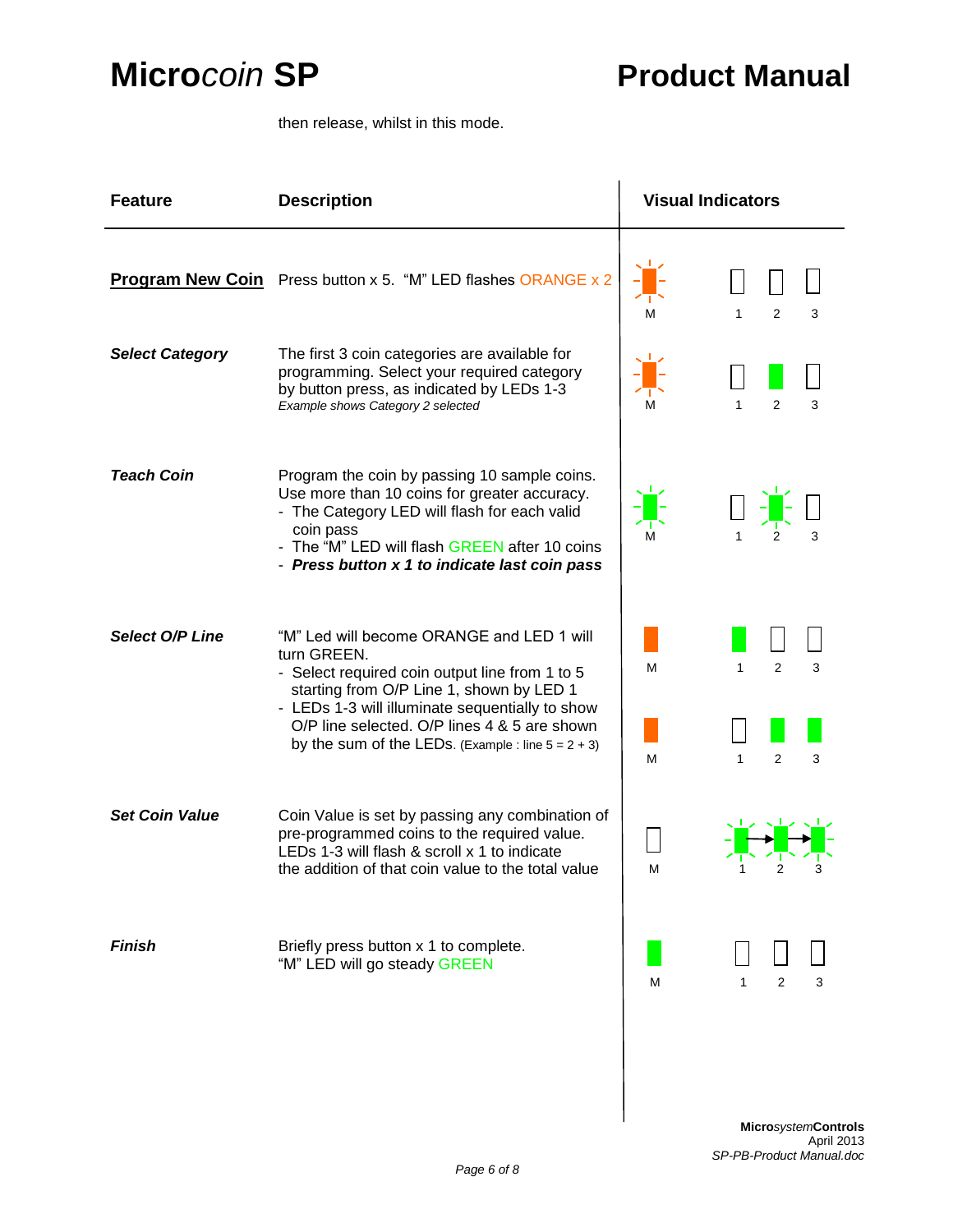| <b>Feature</b>       | <b>Description</b>                                                                                                                                                                                                                                                       | <b>Visual Indicators</b> |
|----------------------|--------------------------------------------------------------------------------------------------------------------------------------------------------------------------------------------------------------------------------------------------------------------------|--------------------------|
| <b>Set Disc Band</b> | "M" LED flashes ORANGE<br>Press button x 3.                                                                                                                                                                                                                              | 2<br>3<br>M              |
| Select coin          | Pass a valid and enabled coin to be adjusted<br>"M" LED will go blank                                                                                                                                                                                                    | М<br>1<br>2<br>3         |
|                      | <b>LED Display Settings</b> LED 1-3 will flash 5 times indicating the current<br>discrimination setting, typically LED 2.<br><b>Narrow</b> setting will flash LED 1 x 5<br><b>Factory</b> setting will flash LED 2 x 5<br>(default)<br>Wide setting will flash LED 3 x 5 | М<br>1<br>3              |
|                      | Each button press will proportionally alter the<br>discrimination setting in a cyclic direction towards<br>Wide and then back to Narrow. Notice LED's will<br>flash 5 times in combination to indicate changes.                                                          |                          |
|                      | Example shows setting just narrower than the<br>Factory setting. Flashes = LED 1 x 1, LED 2 x 4                                                                                                                                                                          | м<br>2x4<br>1x1          |
| <b>Finish</b>        | To complete the setting, pass the coin again and<br>LED 1-3 will scroll sequentially                                                                                                                                                                                     | М                        |
|                      | "M" LED will then go to steady GREEN                                                                                                                                                                                                                                     | 1<br>2<br>3<br>м         |
| <b>Escape</b>        | Press and hold button for more than 3 seconds<br>and then release.<br>- Escape allows you to exit any OBP function<br>without making any changes.<br>- A pause of more than 20 secs will automatically<br>exit the OBP mode, again, without any changes                  |                          |
|                      | "M" LED will go to steady GREEN                                                                                                                                                                                                                                          | M<br>2<br>1<br>3         |
| Error                | If a program error occurs, all LEDs will flash x 2<br>SP will attempt to continue the OBP function from<br>where the error occurred. If the problem persists,<br>then escape the sequence. (see <b>Escape</b> above)                                                     | М<br>2<br>3<br>1         |

**Micro***system***Controls** April 2013 *SP-PB-Product Manual.doc*